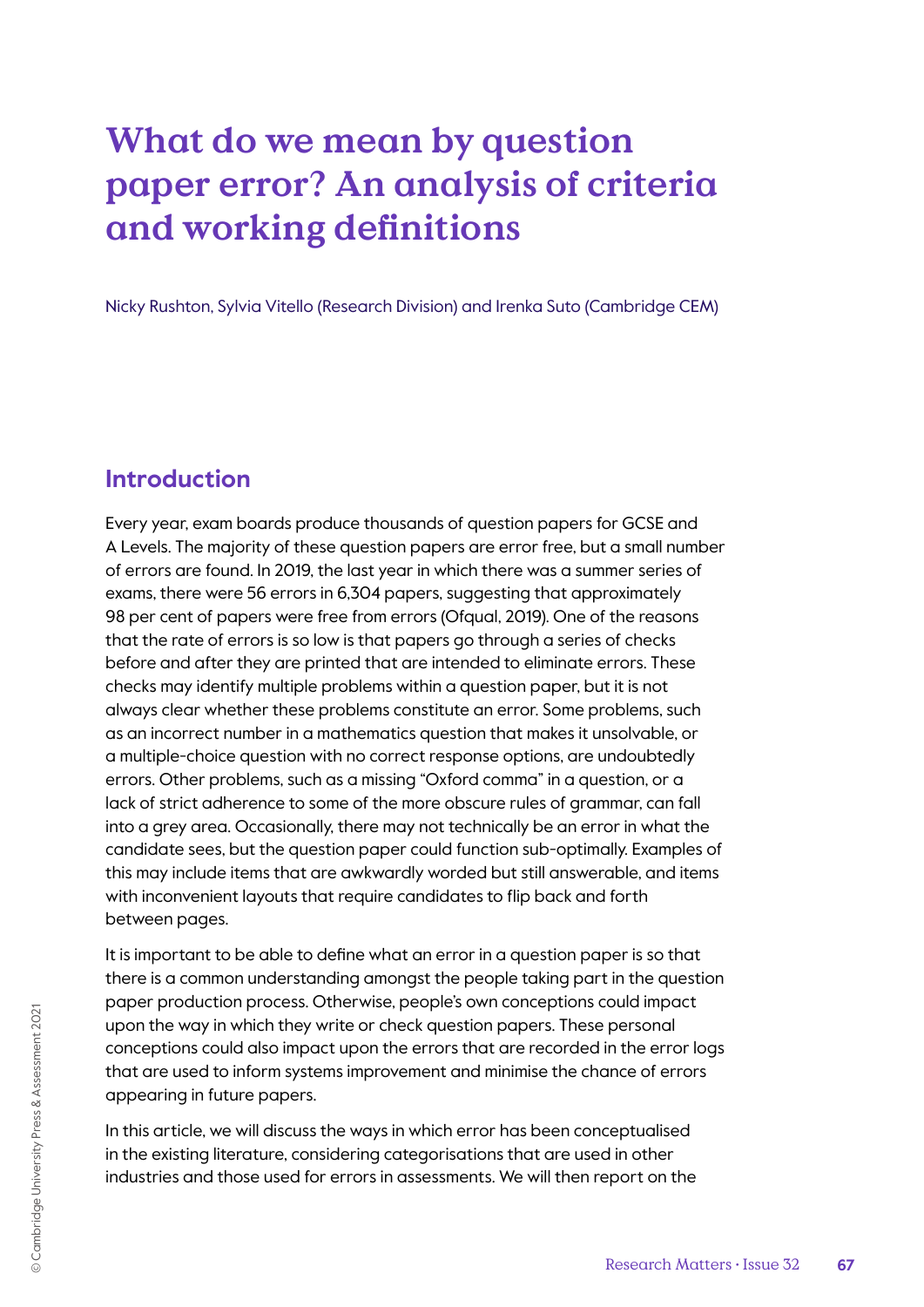findings from our study to investigate the personal conceptions of error that are used within Cambridge University Press & Assessment, and use these to propose a way of defining errors in assessment materials.

Some industries, such as aviation, medicine and nuclear, have an extensive literature concerning error, and therefore a common understanding of error. In assessment, the literature is less well established. This led Suto and Ireland (2021) to draw upon the work of James Reason, an eminent researcher working on error, to describe error in the assessment context. Suto and Ireland state that system-level failure (that is, imperfect working conditions during the question paper construction process) can lead to human failures (that is, failures among assessment authors and checkers). These human failures can introduce defects into draft assessment instruments (e.g., failing to spell a word correctly), and can prevent those errors from being detected during subsequent stages of the construction process (e.g., failing to detect a spelling error). The consequence of these human failures is that final versions of assessments can contain errors.

According to Suto et al. (2021), this model uses the term *error* in two distinct ways. First, it can relate to a particular type of human failure, an action or inaction, also known as a "human error". Secondly, it can describe the consequences of human failure, resulting from either an action or an inaction; this is known as a "question paper error". Assessment is unusual in using the term *error* in both ways. Most of the error literature focuses on the first of these, the "human error" (e.g., Schubert et al., 2012; Reason, 2013), and does not consider the events or products that result from them as errors per se. For example, in a chocolate factory, a possible consequence of human failure would be described as "chocolate that is too milky" rather than a "chocolate error".

Turning to the assessment industry, candidate impact has been the main focus for classifications of question paper errors and it forms the basis for the categorisations of question paper errors used by the Office of Qualifications and Examinations Regulation (Ofqual) (see Table 1). Similar distinctions can be found in the nuclear and aviation industries. Both industries use the seriousness of impact as one of the ways of distinguishing between an accident and an incident (see European Union, 2010; and International Atomic Energy Agency, n.d.-a and -b).

| <b>Category 1</b>        | <b>Category 2</b>            | Category 3                 |
|--------------------------|------------------------------|----------------------------|
| Errors which could or do | Errors which could or        | Errors which will not      |
| make it impossible for   | do cause unintentional       | affect a learner's ability |
| learners to generate a   | difficulties for learners to | to generate a meaningful   |
| meaningful response to a | generate a meaningful        | response to a question /   |
| question /task.          | response to a question /     | task.                      |
|                          | task.                        |                            |

### **Table 1: Ofqual's classification of question paper errors**

Although candidate impact is a critical part of defining errors, assessment organisations, like many other industries, also collect data on the manifestation of errors (i.e., what the errors look like). Suto et al. (2021) used this error data to develop a taxonomy of manifested error types. During its development, they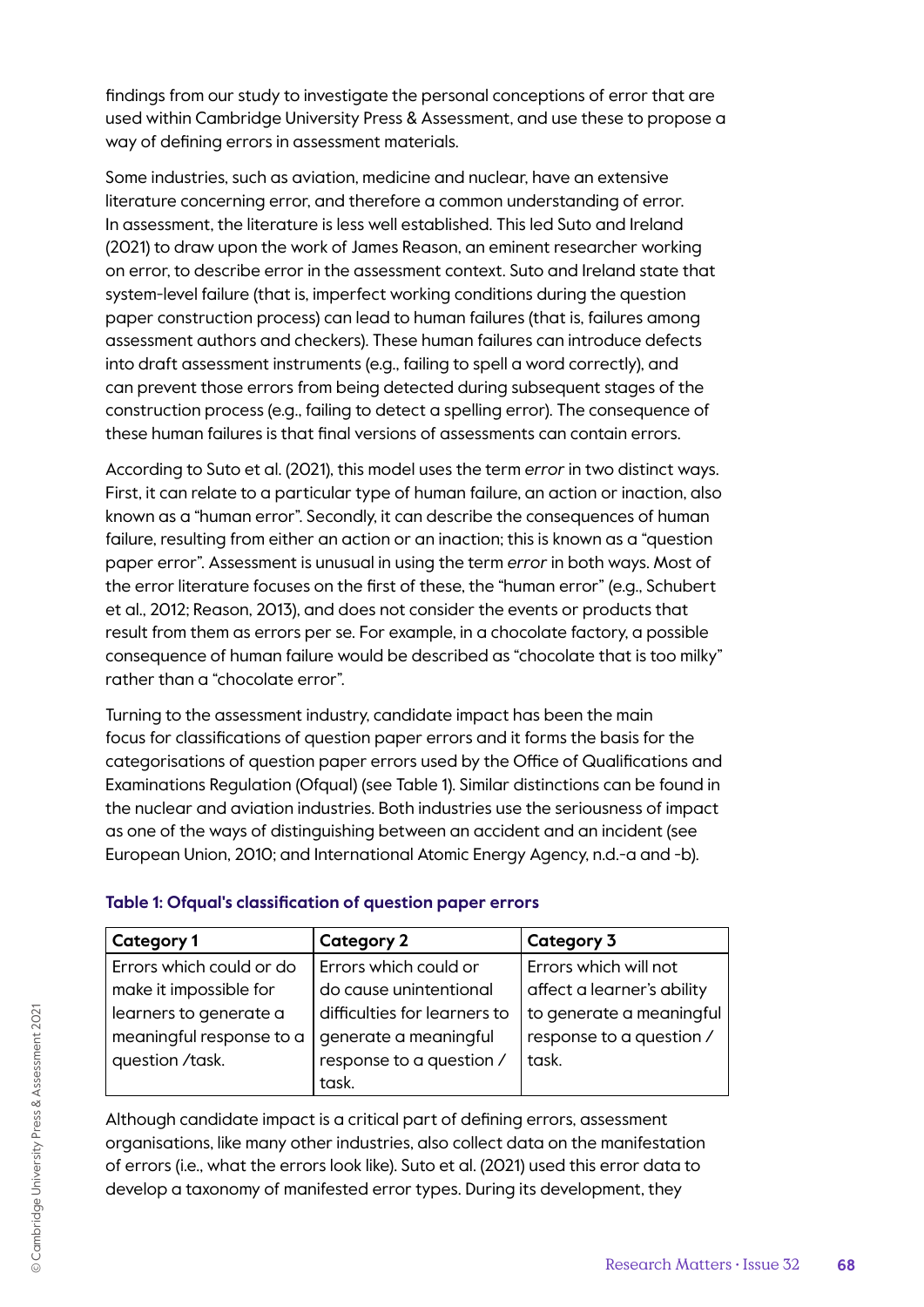drew upon six different constructs that are critical to validity and reliability in educational assessment:

- accuracy
- clarity (including ease and uniformity of interpretation);
- consistency
- alignment with design intentions (as specified in a syllabus, blueprint or other "source of truth")
- offensiveness (including cultural sensitivity);
- equality of difficulty amongst candidate sub-populations.

These constructs are all aspects or qualities of assessment materials that can be imperfect, and which could provide the basis for describing question paper errors. Although instructions for question paper checks may not use these exact terms, the checkers will be making subjective professional judgements about these constructs while they check for errors. These judgements are rarely "all or nothing" and instead may be placed upon a scale. For example, judgements of clarity may range from being extremely clear to extremely unclear.

Judgements of constructs such as accuracy and clarity are made routinely and may be explicitly targeted by particular question paper checks (see Suto et al., 2021). Judgements may also be made implicitly and unconsciously by colleagues who create and check assessment materials. These implicit judgements could lead to individuals creating their own criteria or thresholds that must be met, in order to decide whether an error (or other problem) in a paper is serious enough to be corrected. However, it is likely that communities of practice evolve (see Wenger, 1998, for discussion), with shared understandings of what constitutes an error and what does not. Different communities may adjust these criteria to meet their own needs, thus creating stricter and looser definitions of error. The criteria may also depend on the context and intended uses; for example, different criteria may be used for identifying errors within the checking processes and for identifying errors with the purpose of logging them.

In this introduction, we have described some of the terms that are used to describe error, and why it is important to have a common understanding of these terms. In the rest of this article, we describe our research investigating whether our colleagues think that a problem in an assessment material constitutes an error. This research was conducted in the context of a larger interview study exploring colleagues' experience of question paper errors and the culture surrounding the discovery of such errors.

# **Method**

We carried out semi-structured interviews with 36 colleagues from across Cambridge University Press & Assessment's assessment production teams. Ten of the participants were senior managers who were involved in system-level decisions about question paper production. Thirteen participants were question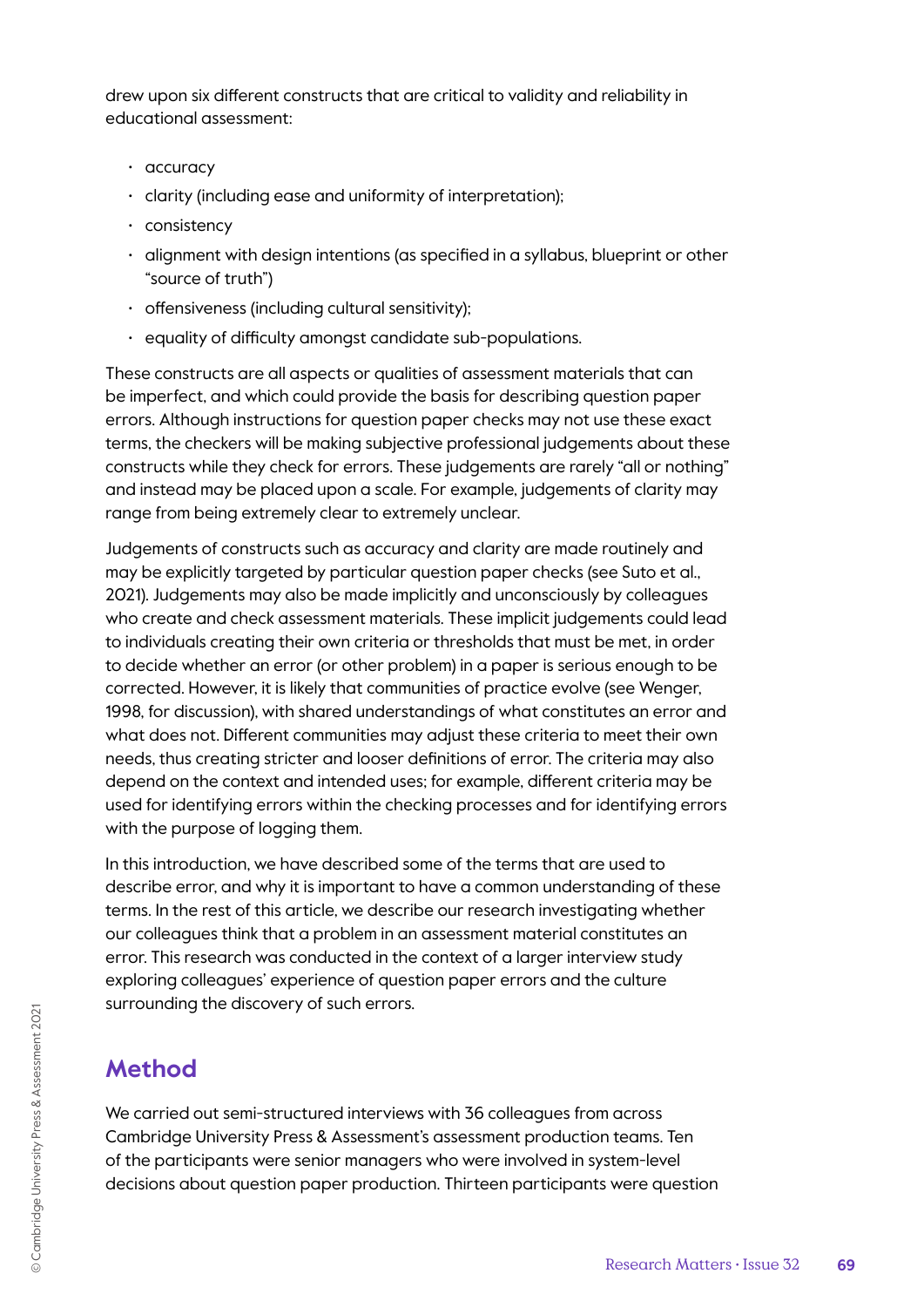paper managers, who had responsibility for the question papers in a particular subject and / or qualification and oversaw the day-to-day question paper production processes associated with these papers. Finally, 13 participants were checkers who carried out one (or more) of the checks towards the end of the question paper production process. Although the participants were interviewed about a particular role, many participants had worked in a variety of roles and were able to provide insight beyond the role that they were recruited for.

The question paper managers and checkers were mathematics, science, history, or English as an additional language specialists, working on I/GCSEs, AS/A Levels, IELTS, Cambridge English main qualifications or BMAT. These subjects and qualifications were chosen because they represented a range of question paper types, with different question formats and different numbers of errors.

Each participant was interviewed for approximately an hour, either in person or over the telephone. We devoted a section of the interview schedule to investigating participants' definitions of errors. All the participants were asked about what they considered to be an error, and the difference between errors, issues and initial revisions. The senior managers and question paper managers were also asked to identify the stage of the question paper production process they thought a problem should be classified as an error, and to explain what they considered to be a "near miss" for errors.

We used transcriptions of the interviews to identify data relating to definitions of error, issues and near misses. The examples of issues and errors were matched to both Suto et al.'s (2021) taxonomy of manifested error types and the six validity and reliability constructs that Suto et al. used to construct their taxonomy of errors.

### **Results**

We analysed the data according to three aspects of error. The first was the distinction between errors and issues, specifically which types of assessment problems were viewed as "errors" and which were viewed as "issues". The second was the stage of the question paper construction process when problems were considered to be errors. The third aspect was participants' use of the term *near miss*. We chose the first two aspects as we thought they would help us to understand how errors should be defined. Near miss is a term used in other industries such as error and medicine, which include near misses in their error logs. We thought that it was important to understand how it was defined in our industry so that we could ensure that near misses are included in our own error logs.

#### **Problems as errors and / or issues**

All the participants gave examples of problems with question papers that they considered to be errors and problems they considered as issues, and many described ways in which the two terms differed. Their responses seemed to centre on the impact of the error on candidates and / or its manifestation.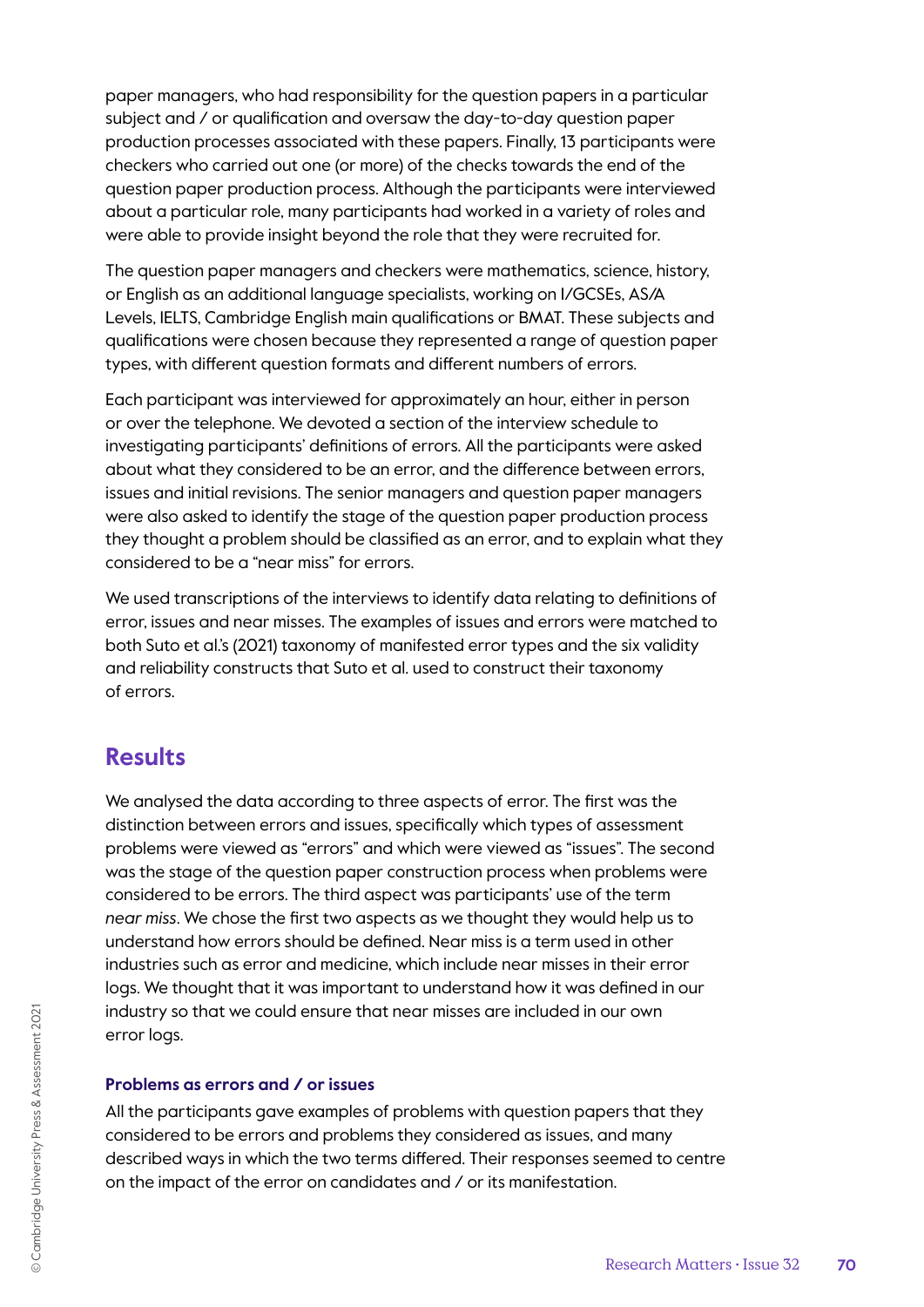#### **Candidate impact**

When describing errors, several of the participants focused upon candidate impact; they either referred to the Ofqual classifications of error, which distinguishes different types of errors based on candidate impact, or described effects of the error upon the candidates.

"Ofqual have got three broad categories of error and we've sort of adopted that." (Senior manager)

"An error is something that would cause confusion to candidates, whatever causes it." (Senior manager)

Some participants described the impact of errors on candidates in more detail. For these participants, problems were errors if they prevented candidates from answering a question and / or could confuse them. One of the participants qualified this by stating that a problem would only be an error if it actually appeared in front of candidates or if it led to an erratum notice being issued.

Respondent: "I think we should only ever use the word error for something that hits the candidate's desk in a question paper that would cause them difficulty in answering the question. I would say it's not an error if we catch it at any point before the candidate sees the paper."

Interviewer: "Would you consider something that needs an erratum note as [an error]?"

Respondent: "Yes. Because the candidate sees it." (Senior manager)

#### **Manifestation**

While candidate impact was clearly an important part of some participants' definitions of error, it was more common for participants to focus on the manifestation of the error when asked what an error was. As we stated in the method section, we mapped the manifestations onto both Suto et al.'s (2021) taxonomy of manifested error types and the six validity and reliability constructs that were used to design it. Although we were able to use the taxonomy's categories to consider the distinctions between errors and issues, there were too many categories for them to be useful when defining question paper errors, so the validity and reliability constructs provided a better organising structure.

In the remainder of this section of the results, we will use the six validity and reliability constructs to examine in more detail the examples of errors and issues that participants provided, and to consider whether there were particular factors that affected whether problems were described as errors rather than issues.

#### **Accuracy**

The two most commonly provided examples of errors associated with the accuracy construct were spelling, punctuation and grammar errors (SPAG) and factual inaccuracies. SPAG errors were mentioned by almost all of the participants at some point during their interview, generally without any further explanation. Where examples were given, they generally concerned omitted punctuation or the wrong type of punctuation being used.

© Cambridge University Press & Assessment 2021

© Cambridge University Press & Assessment 2021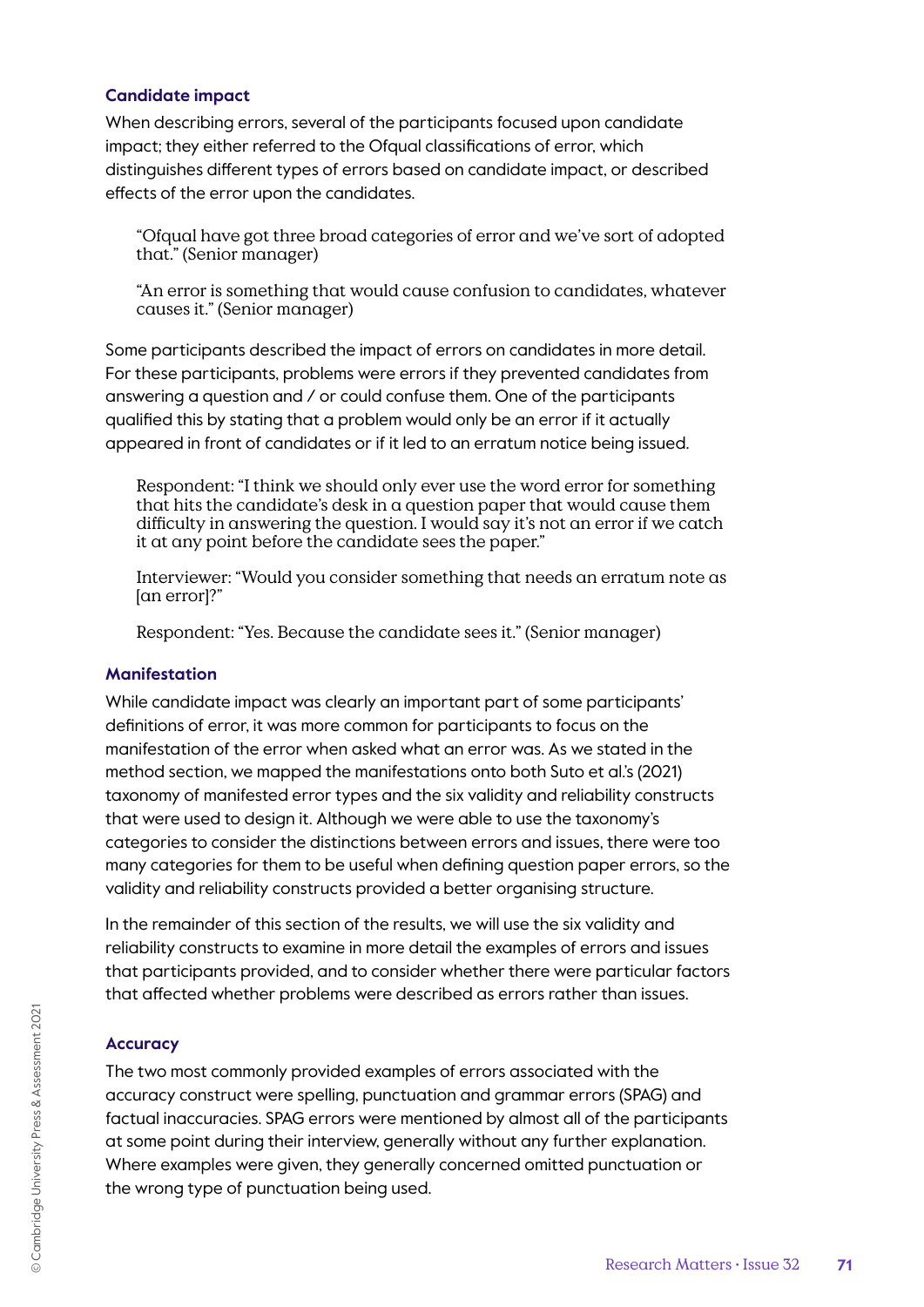"A question mark that should be a full stop, or a full stop that should be a question mark. Some of those errors, again, they might not actually mislead a candidate, but they just look so awful that we might choose to change them." (Senior manager)

Participants also gave examples of SPAG problems that they thought were issues rather than errors. These included commas, particularly where they were considered to be negotiable, and a question mark used instead of a full stop. Participants stated that punctuation problems such as these were not errors because they had little or no effect on candidates, although in one case they still reported it to Ofqual.

"Error … means this is something that somebody's done wrong, and, therefore, a comma that I think should go in isn't an error…." (Checker)

Two participants talked about variations in spellings, such as place names or old (rather than modern) spellings of words, as an example of an issue. Neither participant considered their example to be a spelling error because the word was spelt correctly for its context; however, they did identify it as something that should potentially be changed.

"If it was SPAG it would be an error. But again, on the history papers, they're primary sources. So what I would consider in the 21st century to be a SPAG error, may be, in the 17th century, if they're trying to use 17th century forms of writing rather than modernising them all—they sometimes do, sometimes don't—it's difficult sometimes to make definitive ... I'd raise it as an issue, certainly, though." (Checker)

Factual inaccuracies were mentioned by nearly two-thirds of the participants. Unsurprisingly, all the participants thought of these as errors rather than as issues. In history papers, examples included incorrect dates, events, names and titles, and using sources where the original version contained incorrect information. For science papers, incorrect units were often mentioned, as well as equations containing the wrong substance or being wrong in another way. There were also issues with the science, either with oversimplification, or with the science being "flawed".

"There are other categories of errors. So, for instance, where a person writing the question might not fully understand the subject or be basing their knowledge on an over-simplification, which turns out not to be in line with more widely accepted views of the world." (Senior manager)

The final example of an accuracy error was using an incorrect word that was similar in meaning and spelling to the intended word (e.g., alkane for alkene, or nucleus for nuclide). This could be a simple spelling error, or it could be a factual inaccuracy caused by a conceptual misunderstanding.

"They might see something that's high impact in terms of a candidate's ability to answer a question—alkane where it should say alkene or a query like that." (Senior manager)

Although both SPAG problems and factual accuracy problems could impact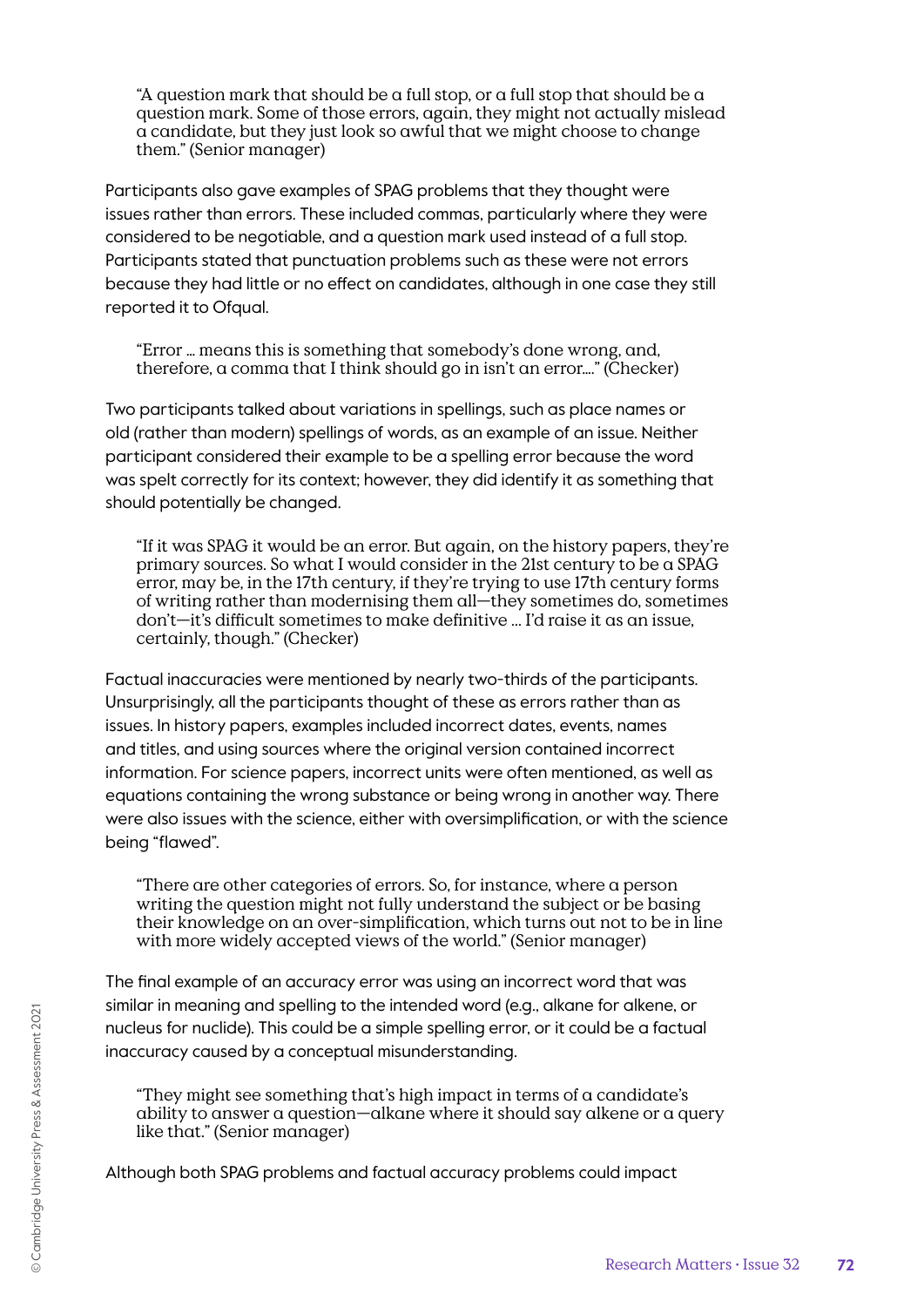upon candidates, arguably factual inaccuracies are potentially more serious as they could prevent candidates from answering a question or leave them with an incorrect understanding of the subject. The impact on candidates appeared to be an important consideration when participants decided whether problems associated with the accuracy construct were an error or an issue.

#### **Clarity**

There were many examples of problems that concerned the clarity of the assessment materials. Approximately one-third of the participants mentioned ambiguous wording that affected the readability of the question as an error. Their examples included the text not making sense, the wording being unclear or inaccessible, particular candidates struggling to understand the question, or issues for English as a second language candidates.

"Questions where the wording is perhaps a little bit ambiguous but you can still produce a reasonable response which can be adjusted for through the mark scheme." (Senior manager)

Other participants provided examples of problematic wording that they considered to be an issue (as opposed to an error). Some of these appeared to be similar to the examples that other participants considered to be errors. However, the issues examples were about changes to wording that would improve the question, perhaps because the wording was awkward or unnecessarily complex, rather than changes that were needed because the question was incomprehensible or ambiguous.

"Where an item is maybe not as clear as it could be, problems with the wording, level difficulties. I wouldn't call those errors but issues with how an item has been written." (Checker)

Another type of error that related to the clarity construct was missing content, although few participants mentioned this. Their examples included missing content in questions, missing information in equations, and answer lines where units were incorrectly omitted.

"To me, a real error that's going to make a real difference, is if you have got … if you've got an equation, and there's something essential that's missing from the equation, which means that you can't do the question." (Checker)

Although it might be assumed that missing content was always an error, one participant's comment shows that it depended on the context.

"There can be a missing 'and' that breaks the question, or there can be a missing 'and' that is just irritating." (Checker)

#### **Consistency**

A few of the participants' examples concerned the consistency of assessment items. Examples of errors included inconsistency between the stimulus material and other parts of the question, conflicting information or data within questions,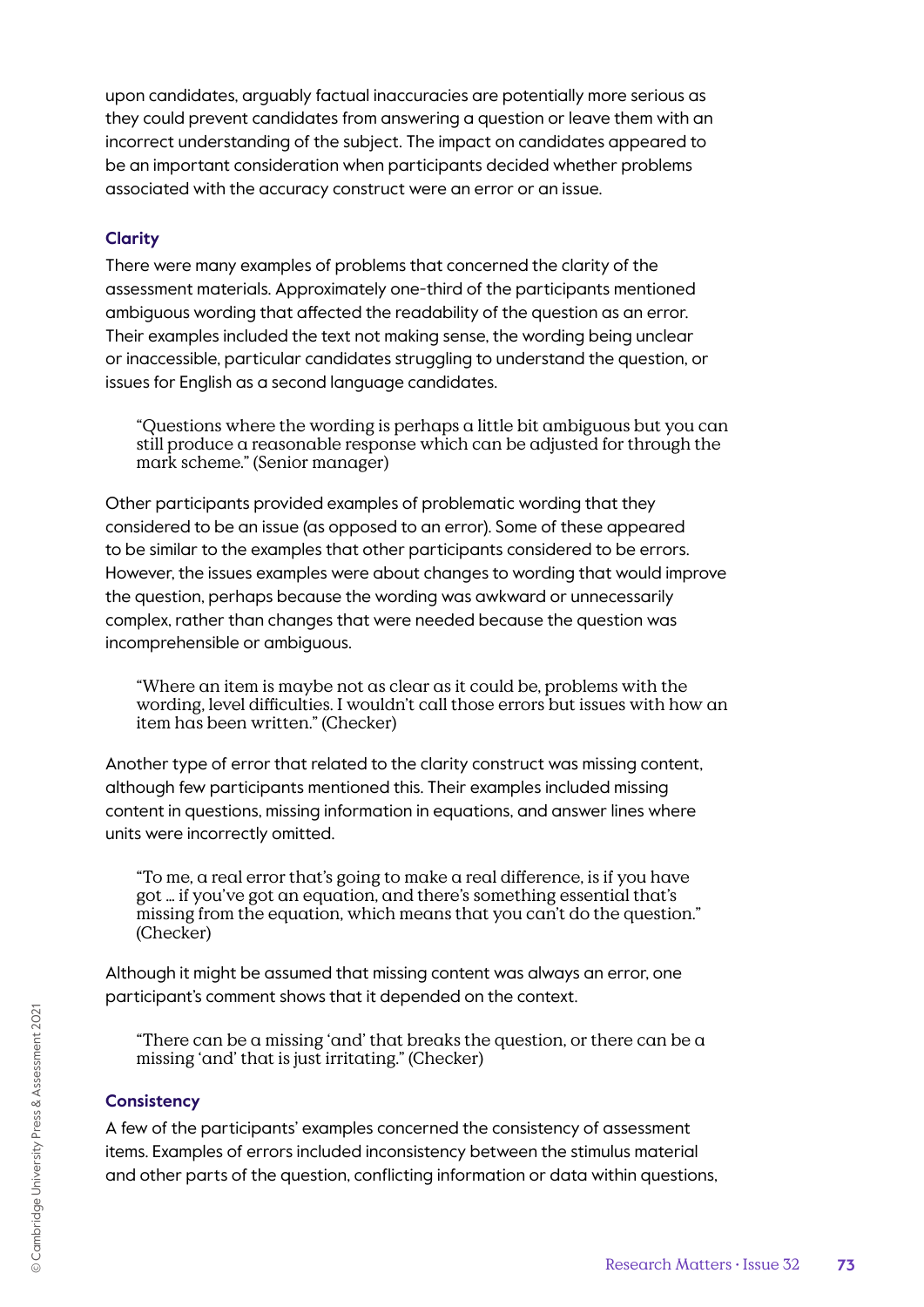and inconsistent question numbering between the question paper and its associated answer sheet.

"The writing questions on the answer sheet didn't refer to the questions in the test ... On the answer sheet it was either the question 7 or  $\dot{8}$  to choose, but on the question paper it said question 42 or question 43 … They found that it didn't actually adversely affect the candidates because they had to choose one or the other. So, the candidates were either writing 42 or 43 or 7 or 8, and it was clear which one they were answering." (Question paper manager)

Although all the examples identified above were categorised as errors, there were other problems with consistency where participants, particularly the checkers, deliberated as to whether they were errors or issues. This seemed to be particularly challenging where the inconsistency was not obvious to the candidate. Examples of this included inconsistencies in spelling between the question paper and the syllabus, or inconsistencies in the place names used on maps. One of the question paper managers stated that "a consistency [problem] can be an error if it stops the candidate from answering a question". This implies that inconsistencies that do not prevent candidates from answering should be considered to be issues instead of errors.

"There are inconsistencies in question papers which in themselves aren't errors because they're not spelling mistakes or grammatical errors or errors of data, but they're inconsistent, which also could affect the candidate's ability to answer the question." (Question paper manager)

#### **Alignment with design intentions**

There are many ways in which a question paper can fail to align with the design intentions. The most common example of errors of this kind that were mentioned in the interviews was incorrect formatting of the papers (e.g., incorrect font, date format or layout on the page). Participants also gave examples of questions that were not on the specification, had inappropriate levels of demand for the paper, or were not original enough.

"If the proofers fix something up and say, 'Okay, this is an error because of commas, font size, spacing etc.', then it usually is an error because it doesn't reflect the standard set of the paper." (Question paper manager)

Other participants identified formatting problems as examples of issues. In many cases, the distinction between error and issue appeared to be whether participants considered that they would affect or even be noticed by candidates. This was particularly true for problems with fonts, such as an incorrect font or the lack of bold font.

"To give you an example, we reported an error on a question paper to Ofqual where we had to tell them that we used a character in a different font. It looked almost identical. You needed a magnifying glass to see the difference. But we had spotted it and it was wrong and we treated it as an error, even though it would have absolutely no impact on candidates." (Senior manager)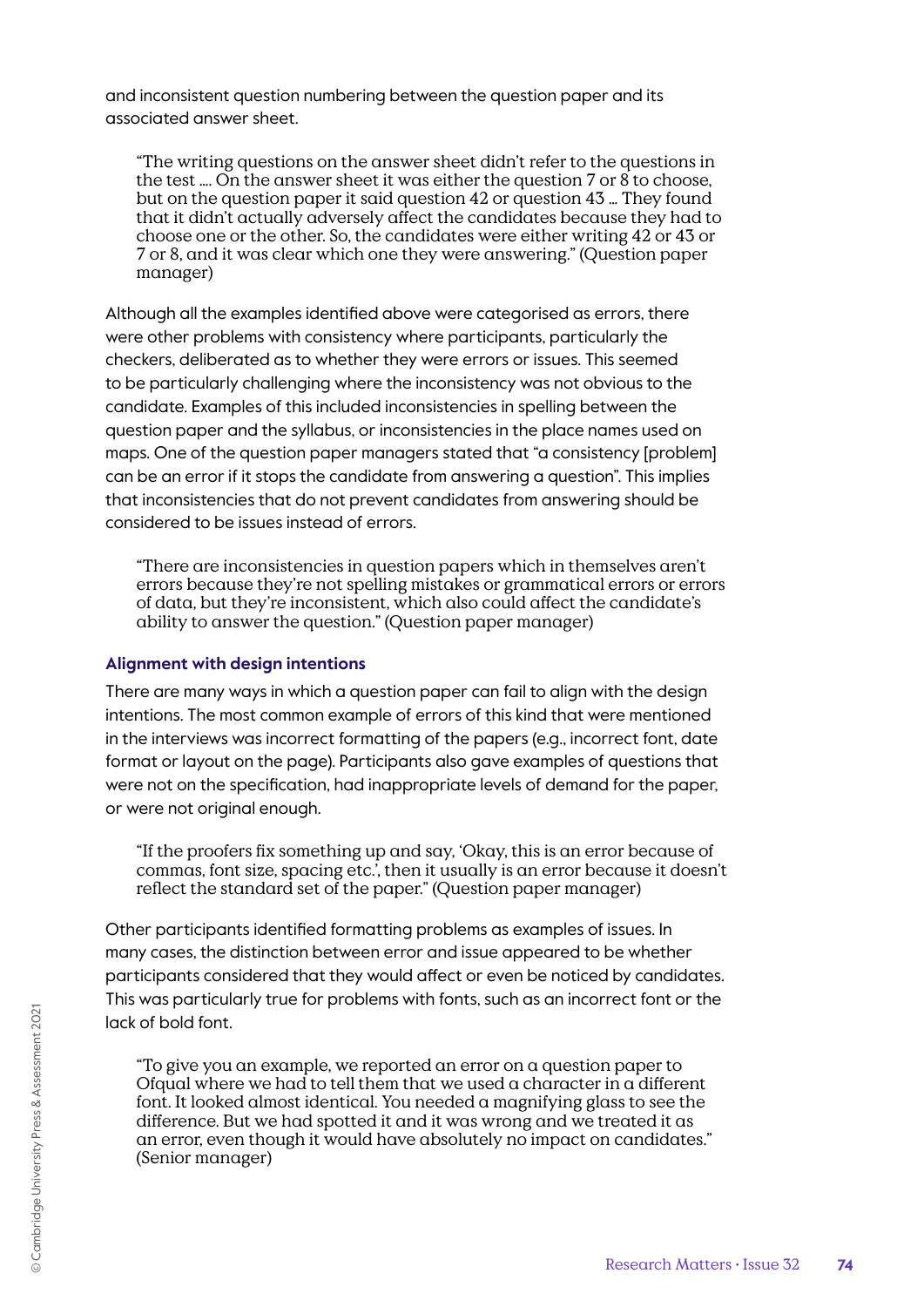Some participants suggested that questions with incorrect levels of demand or that were hard to answer were an issue (as opposed to an error) because the problem was how the item had been written or the way that it could be answered rather than something that was incorrect.

"It's not until it goes in front of candidates that we discover it's really hard to write an overview, but we wouldn't necessarily treat that as an error. If, for example, it had been live and 50 candidates couldn't write an overview, we might think maybe we should pull the task. We wouldn't say this is an error, we need to go through the error procedure." (Question paper manager)

#### **Offensiveness**

Only three participants gave examples of problems with offensiveness, perhaps because it is very unusual for question papers to contain this sort of problem. They considered inappropriate language, including emotive words, to be an error but suggested that this was a bigger problem in some subjects (e.g., history or geography) than others (e.g., mathematics). Two of these participants also talked about inappropriate contexts, although one gave it as an example of an error while the other thought that it was an issue because there was nothing wrong with the question except cultural sensitivity surrounding the context.

Interviewer: "Are there issues to do with the question paper that you'd say are issues and queries rather than being errors, is there a distinction in that sense?

Respondent: Cultural sensitivity is quite a big problem for us, so it may be something is factually correct but it's just not toned in a correct way, or it's on a topic that we really ought not to be assessing, or it has a viewpoint which wouldn't be appropriate for a certain group." (Question paper manager)

### **Equality of difficulty amongst candidate sub-populations**

Very few participants gave examples of problems associated with this construct. The only examples of errors mentioned were cultural sensitivity that led to bias against a particular group of students, and language in the questions that would be difficult for students to access if their first language was not English.

"If there's anything in there, either cultural sensitivity or linguistic barriers, that might affect  $\alpha$  group of people, that could be an [reputational] issue. Because then candidates will respond in different ways and there will be bias introduced, which obviously we want to avoid." (Question paper manager)

This construct was also infrequent among the problems that were classified as issues (as opposed to errors). Three examples were given: the accessibility of language for students whose first language was not English, the inclusivity of papers, and a question on an untiered paper that was not accessible to the whole ability range.

"Issues, for example, could be if the paper is not as inclusive as we would like it. There may be an issue, for example, for young learners which is highly visual with lots of artwork in it. There may be an issue where every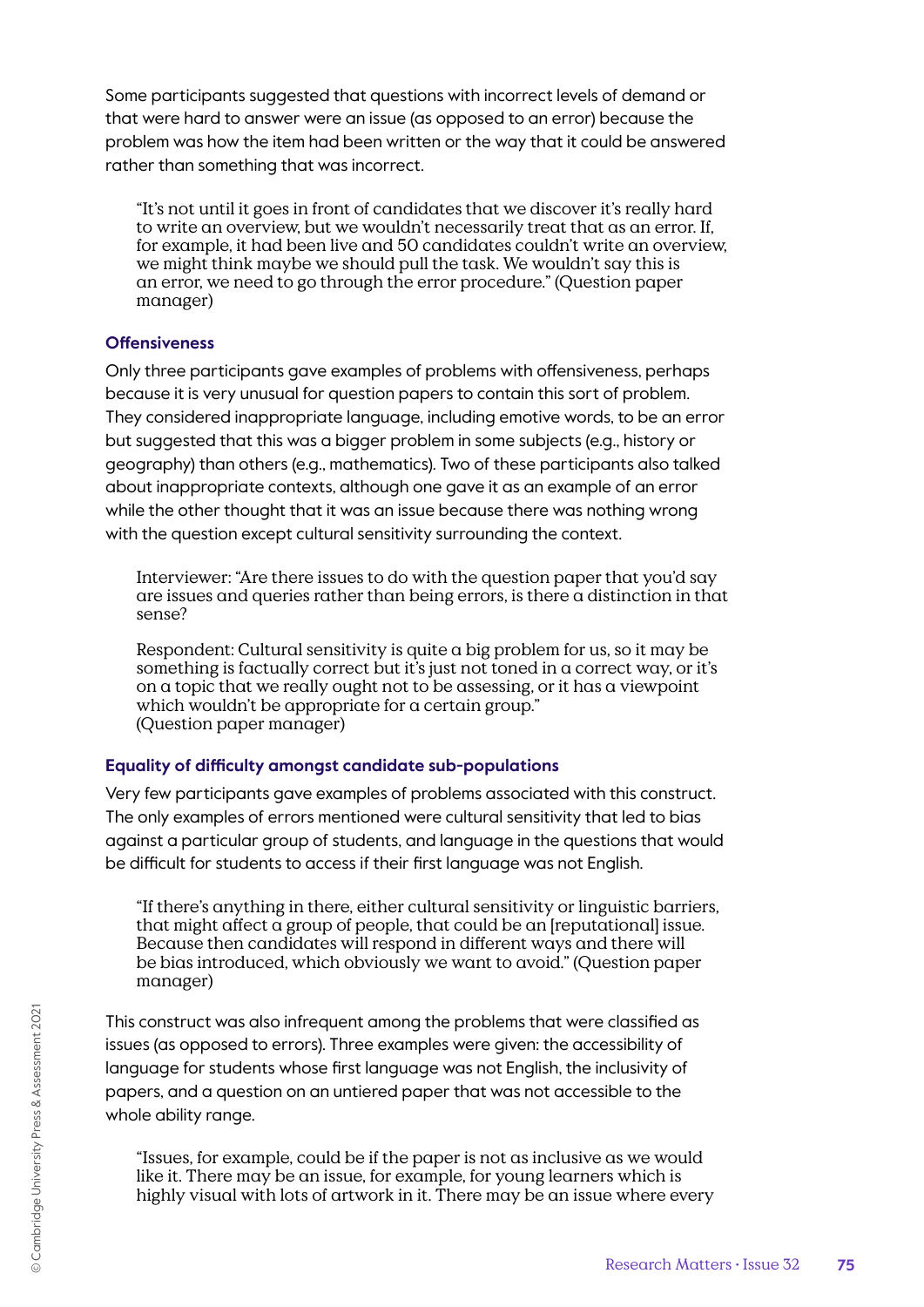single person in the artwork could be white, which wouldn't be an error. It would be completely us lacking in looking after our candidates at that point. So we do have policies to try to make the papers be as inclusive and diverse as possible." (Question paper manager)

#### **Stage when problems are detected**

Problems with papers are detected throughout the question paper construction process. We asked the senior managers and question paper managers to identify the stage of the production process when they would consider a problem to be an error. There was no consensus in participants' answers. Almost every stage of the question paper construction process was mentioned by at least one participant. The most common response was once a paper was signed off as ready to print, or the equivalent point for on-screen tests. Four of the participants thought that it occurred later than this, either once the paper was printed (or live for on-screen tests), or that it should only be an error if a candidate had seen it.

"I think we should only ever use the word 'error' for something that hits the candidate's desk in a question paper that would cause them difficulty in answering the question. I would say it's not an error if we catch it at any point before the candidate sees the paper." (Senior manager)

Some of the participants did not identify a stage. Two of the participants thought that problems should always be classified as an error, although they did not think that those earlier errors should necessarily be logged and investigated.

"If there's something wrong, it's an error at any point; however, I wouldn't regard it as an error that needed to be reported or anything until it's basically been printed and then it would be. So an error is usually at the end and I need to reprint it or do an erratum. However, if there's something wrong, that is still an error but it's not reported as such." (Question paper manager)

Two others said that the stage depended on the type of error that was identified, although they identified different stages for the same example. One thought that SPAG problems were always errors whilst the other thought that they only became an error if they had not been noticed by a proof-reader. One of these participants distinguished between the "tweaks and improvements" that are made during the editing process and major problems with the question.

#### **Near misses**

The senior managers and question paper managers were also asked whether they used the term *near miss* in association with errors, as this is a term that is used by some industries such as medicine and nuclear. None of the participants said they used it, but most gave examples of errors that they considered to be near misses. Many were errors that had been found at late stages in the question paper production process, either before the paper was printed or before it reached candidates.

"If you sign something off, so in a sense, technically, it's an error. But then you catch it before it goes out. That'd be a near miss, in my view." (Question paper manager)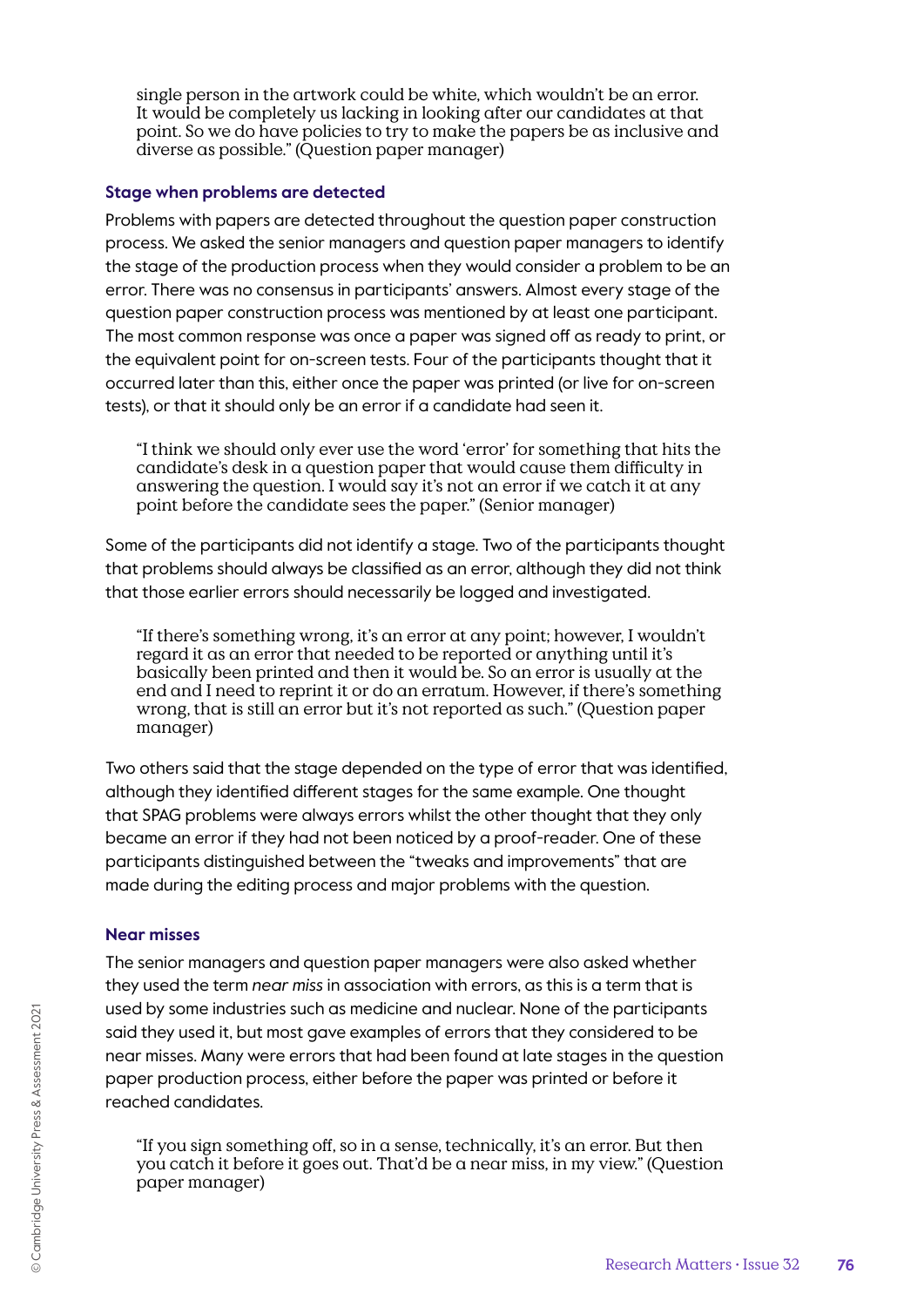Another common interpretation was to use the term *near miss* for errors that appeared in papers but that apparently went unnoticed by candidates. Examples included errors spotted during marking or after papers had been released.

"We do get some errors that actually don't get identified in the actual sitting of the exam paper, so candidates have all missed it. They've all got on with the paper quite happily. Then it's only when that paper's been dissected in a staffroom for example that somebody will contact us and say, 'Did you know?' I suppose you could designate that as a near miss because it's on there and no one else has spotted it." (Senior manager)

Participants did not seem to agree about whether errors corrected by erratum notices or reprints were near misses, or just errors.

# **Discussion**

In our introduction we described two main uses of the term *error*: (i) as a human action or inaction; and (ii) as a consequence of an action or inaction. Our analysis of interview data focused on the second of these—individuals' conceptualisations of errors that can arise in question papers and related assessment materials. The data revealed that within Cambridge University Press & Assessment there is no single accepted definition of a question paper error. Although several participants provided clear and succinct definitions, most participants were only able to articulate their understanding of error by describing examples of problems that they considered to be an error and those that they did not. Analysis of these responses suggests that there were three interacting aspects that participants considered when deciding whether a problem should be an error: the manifestation of the error, the impact (or potential impact) upon candidates, and the stage at which it was discovered.

The six validity and reliability constructs that Suto et al. (2021) used to develop their taxonomy of question paper errors (accuracy, clarity, consistency, alignment with design intentions, offensiveness, and equality of difficulty amongst candidate sub-populations) provided a comprehensive way of mapping and analysing the manifestations that participants gave as examples. We found examples that were associated with each of the constructs, but some constructs were associated with more examples than others. There could be many reasons why errors associated with some constructs were mentioned more frequently: errors in those constructs could have been more salient, easier to describe, or participants may have been happier for these errors to go "on-record".

The perceived distinction between errors and issues was an interesting one, and it was here that the importance of the interaction between manifestation, candidate impact and production stage could be observed. Some participants gave examples of errors and issues that appeared to be very similar, and on occasions, identical. An example of the latter was full stops appearing instead of question marks and vice versa. Participants who considered these problems to be issues instead of errors often referred to the impact on candidates, stating that the candidate was either unlikely to notice or unlikely to be affected by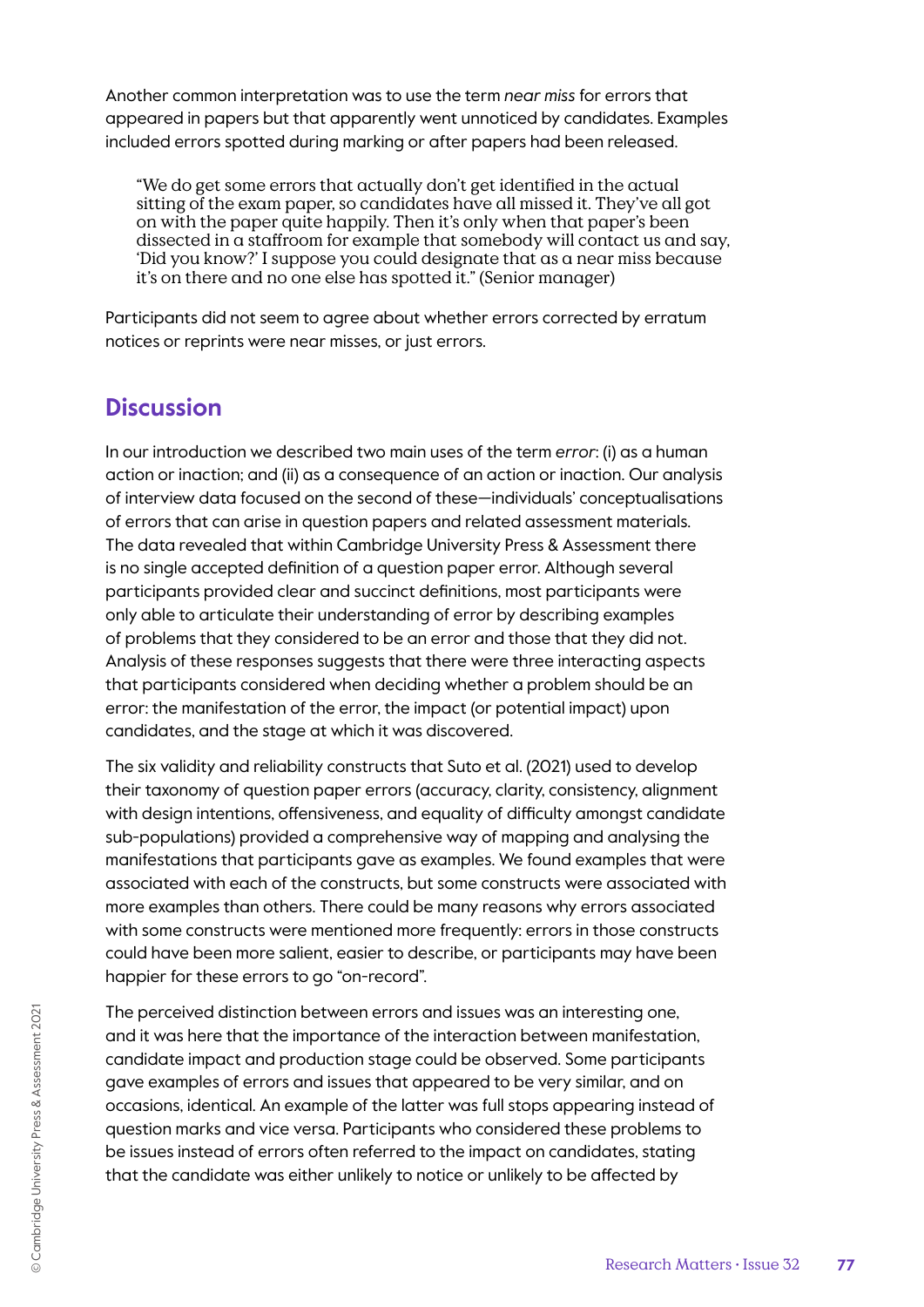the thing that was incorrect. This influence of candidate impact upon personal conceptualisations relates back to the categories in the error classifications developed by Ofqual. Ofqual states that errors in the least serious category do not affect students' ability to answer the question. However, as Suto and Ireland (2021) state, it is difficult to truly understand the consequences of an error upon candidates, as some candidates will be affected by things that others barely notice.

A less common distinction between issues and errors concerned the correctness of what was written. For some participants, problems were only considered to be errors when there was something that was incorrect. A good illustration of this was the example of inappropriate contexts that was mentioned in the results section. It would be possible to have a question where everything was correct, but that would not be suitable for a particular country or group of candidates because of cultural sensitivities, hence its classification as an issue rather than an error. Similarly, some participants thought that other problems with the wording of questions, such as awkward or complex wording, were an issue if there was no incorrect information within the question. For these participants, the impact on candidates was irrelevant in making the distinction between errors and issues, although both the examples of issues described above were likely to have had an effect upon candidates.

The final aspect of error that seemed to impact upon personal definitions of error and issues was the stage at which the problem was discovered. The results showed that there was no consensus with regard to the stage at which problems should be classified as errors. For many participants, the stage at which problems became errors matched the point at which they had to record them in error logs; however, several other stages were also identified. These ranged from considering a problem to be an error at any stage of question paper production (i.e., from the first draft of a question) at one extreme, to only viewing problems as errors if they appeared in front of candidates without any mitigations (e.g., without an erratum notice) at the other extreme. There are several implications arising from this finding. If authors only consider problems to be errors when they appear in front of candidates, they may not check their questions as thoroughly as an author who considers any problem to be an error at any stage. The same may be true of a checker who does not believe that problems should be classified as errors at the stage at which they were checking the paper. This attitude to checking question papers at earlier points in the process could lead to errors being less likely to be spotted, or lower quality papers. Considering problems at any stage to be an error could improve the quality of question papers, particularly if it helps the question paper writers to see all errors as something that they are responsible for. However, if it led to additional checks being instigated, it could also overload the early checking processes and risk duplication of checks at multiple stages. Similarly, a requirement to log and investigate errors discovered at earlier stages would increase workload for question paper managers and could leave less time for them to carry out their own checks.

In addition to participants' personal definitions of error, they were also asked about their use of the term *near miss*. The results showed that this term is not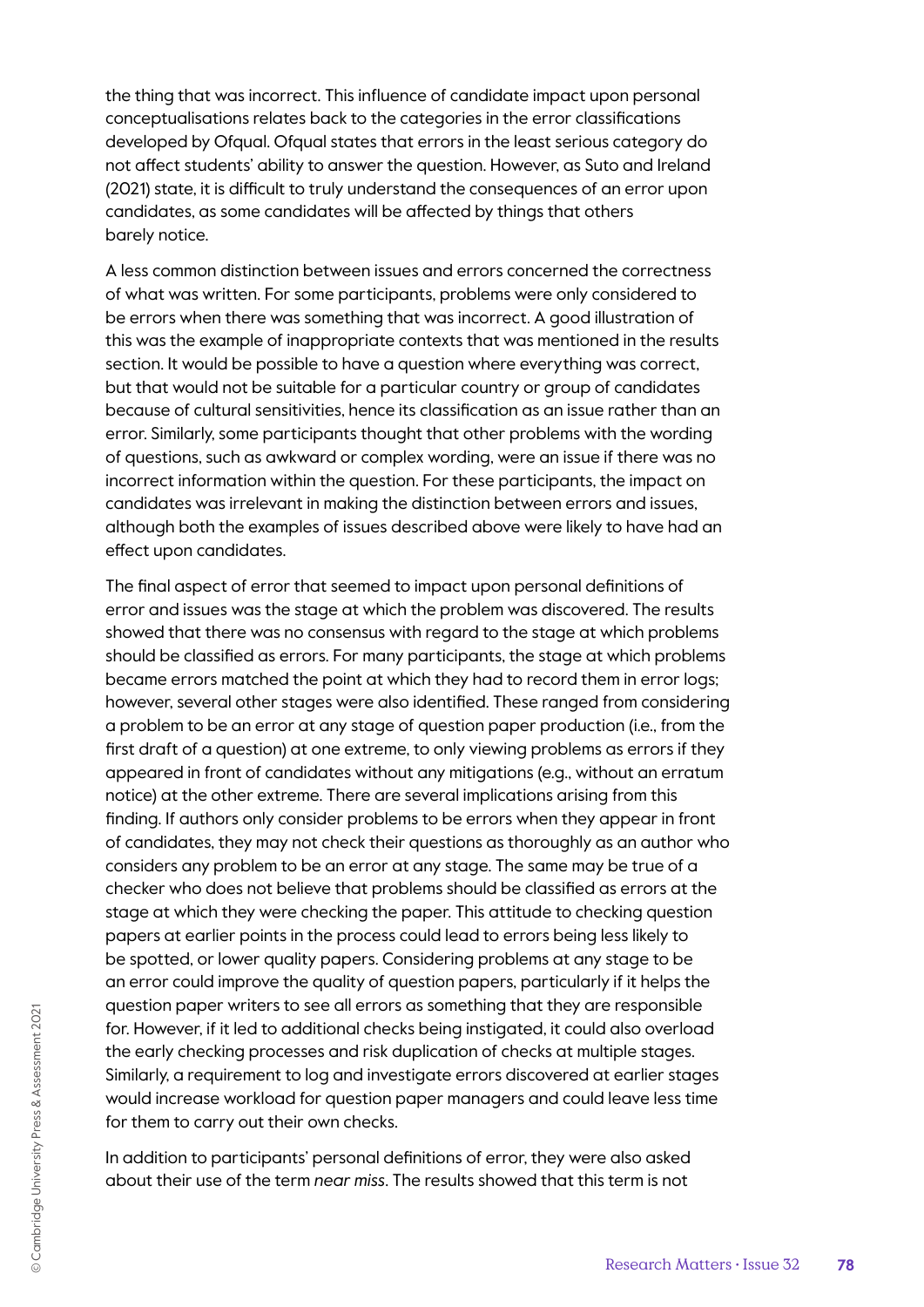commonly used within Cambridge University Press & Assessment and that participants interpreted it in very different ways. The most common interpretation was that it referred to errors that are detected very late in the question paper production process. Participants gave two other interpretations: errors that were not spotted until after candidates had finished sitting the papers (i.e., errors that were spotted at marking or when papers were published), and errors that had been corrected by erratum notices or reprints. In their interpretations of *near miss*, participants were clearly influenced by the stage at which the problem was discovered and the impact it had upon candidates, two of the three aspects that also influenced their definition of errors and issues. Two of the types of near misses identified by participants would have been entered into the error log but it is unclear whether the errors discovered at marking or beyond would be.

# **Conclusion**

To facilitate the identification and analysis of question paper errors, and the efforts to minimise their occurrence, there is a need for consensuses on: (i) the definition of question paper errors; and (ii) how they are distinct from less serious question paper issues. This research reveals that we are currently far from achieving this.

It is not necessarily very helpful for everyone to adopt an all-encompassing definition of an error as anything that is wrong or incorrect within a paper at any stage of the question paper production process. This could lead to error logs becoming unmanageable or to people requesting unnecessary edits to questions at late stages in the question paper production process that increase the risk of another error being introduced. The existing definition used by Ofqual is also not sufficient. Its focus upon the impact of the error on candidates does not necessarily provide enough information to decide whether something is an error or not, as people may not reach the same conclusion about impact. Moreover, impact tells us nothing about where in the production process human failures occurred—essential clues to improving processes in the future. Instead, we argue that the most helpful way to define whether a problem was an error is to use a combination of a description of the manifestation of error, the candidate impact of error, and the stage at which the error was discovered (see Figure 1). We propose that the six validity and reliability constructs (accuracy, clarity, consistency, alignment with design intentions, offensiveness, and equality of difficulty amongst candidate sub-populations) should be used to describe the manifestation of the error.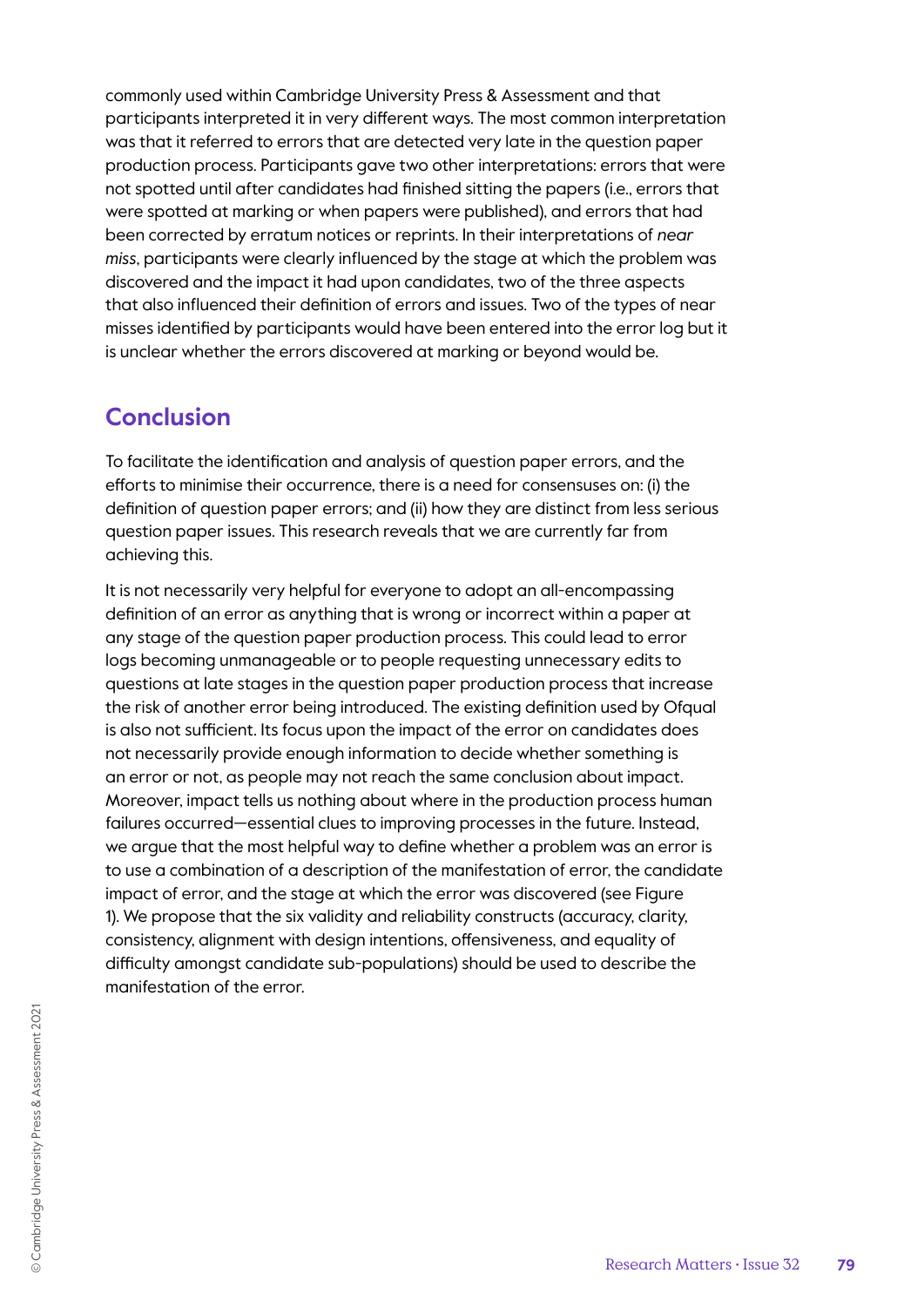

### **Figure 1: The interaction of manifestation, candidate impact and stage when defining question paper errors.**

Any definition should align with, but may not necessarily be the same as, the criteria used to decide whether errors should be included in error logs. For example, the stage at which a problem is considered to be an error for the purposes of the definition may occur before the stage at which an error is added to an error log, but not after it.

Finally, the lack of consensus over the term *near miss* suggests that there is also a need for this term to be clearly defined. We argued that it should be used for the sub-set of question paper errors that are detected late in the checking processes, but are caught just in time (i.e., after printing but before they reach candidates). Such a definition, used in conjunction with a near miss variable in the error logs, would allow investigation into the proportion of errors that are found in time to be corrected, and provide insight into how well the question paper construction and checking processes were working.